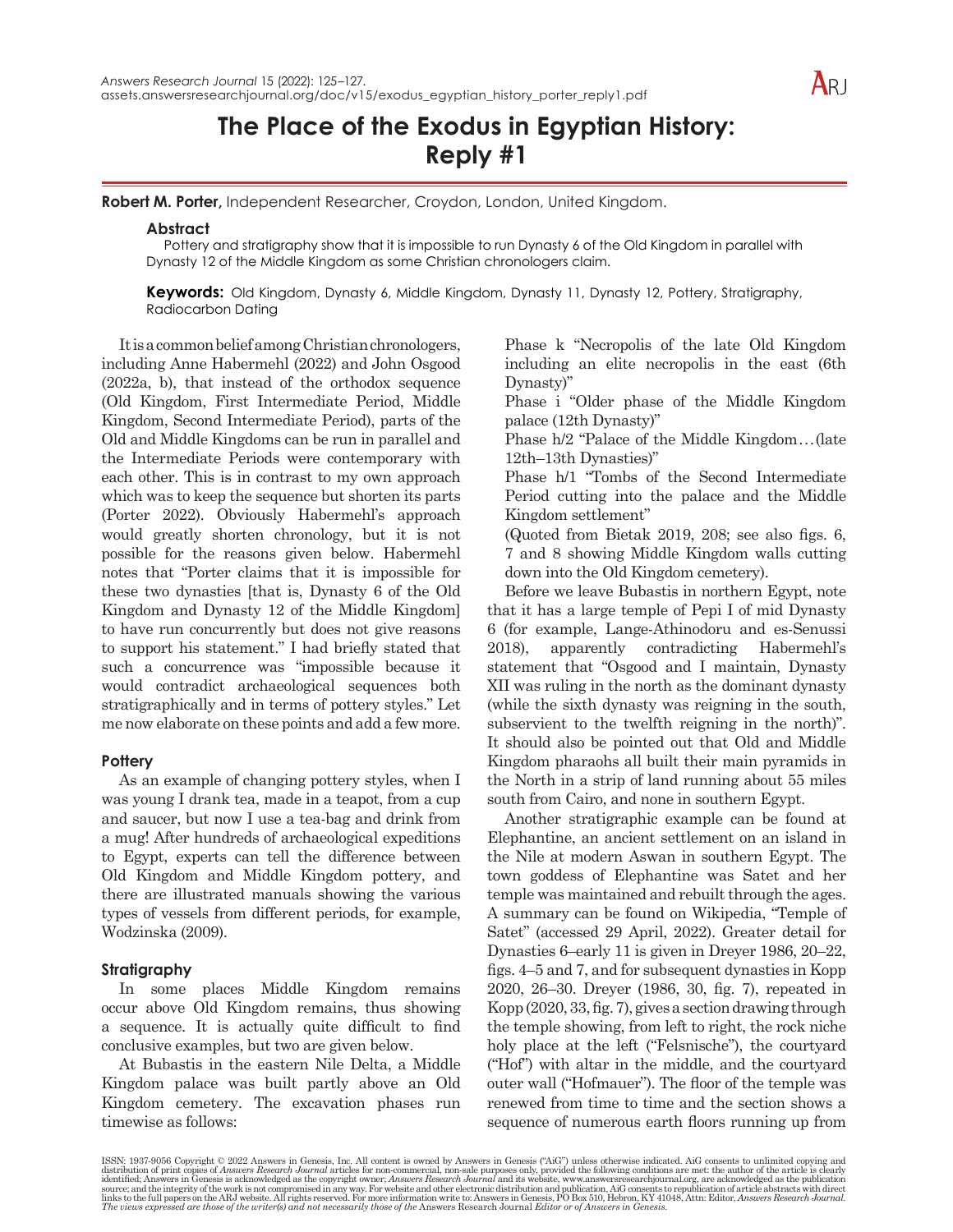the Early Dynastic period to later ones of Dynasties 6 and early 11, then stone paving of later 11–12. Plan views of the Dynasty 6 and early 11 temples are shown in Dreyer (1986) figs 4 and 5 respectively. The same plan views are also shown in Kopp (2020) plus probable reconstructions of the later Dynasty 11 and 12 temples for which only the stone paving remained. Numerous small religious offerings were scattered through the earthen floors, amongst which, in the Dynasty 6 layers were seven plaques naming Pepi I and two naming Pepi II (Dreyer 1986, 20–22). In the courtyard, above the last floor of Dynasty 6 were some indistinct floors of Dynasty 11 and a filling below the Dynasty 11 paving. These floors and filling included a mixture of new and old types of offerings including more fragments naming Pepi I and II mixed in (Dreyer 1986, 22). The key point is that above these earth floors and fillings of Dynasties 6 and early 11 were limestone paving slabs from stone-built temples of later Dynasty 11 and 12. Unfortunately, there are no in situ inscriptions of Dynasty 11 or 12, but there are a number of sandstone architectural fragments from these later temples, some found reused nearby and some in the filling above the Dynasty 11–12 pavings and under the later Dynasty 18 floor of the temple. One uninscribed sandstone fragment was found in situ (Kaiser et al. 1975, 46, no.3, n.25). Some inscribed sandstone fragments were found in the "Granitfüllung", the stone filling, mostly granite, above the Dynasty late 11–12 floors and under the Dynasty 18 floor. For example, two door post fragments naming Intef II of early Dynasty 11 were found in the fill (Kaiser et al. 1975, 46, no.2, n.24, plate 19); and two slabs also named Intef II (Kaiser et al. 1975, nos.4 and 6, nn.26 and 28, plates 19e and 20b). None of these also name Satet but from their location they have been reasonably allocated to her temple. Since the OK Satet temples were all brick built, not stone, it follows that the inscribed stone elements went with the later Dynasty 11–12 temples with stone pavings and came after the brick built temples of Dynasty 6.

Elsewhere at Elephantine is a Dynasty 12 shrine to Heqaib Pepinakhte, a renowned governor from Dynasty 6 who was deified and still revered in later times. Apparently he was an exemplary governor of Elephantine, and conducted military operations and other services for the pharaoh. From his name it is deduced that he lived under one of the Pepi pharaohs of Dynasty 6, and this is confirmed in his tomb across the river at Qubbet el-Hawa where his numerous job titles include having charge of the pyramids of Pepi I, Merenre I and Pepi II (Tomb T35; Edel 2008, 686, 698). At the shrine, numerous inscriptions commemorated Heqaib, on stelae and statues placed by characters from Dynasty 12, including royalty

(Habachi 1956, and in greater detail, Habachi 1985). This cannot be taken to show that Heqaib of Dynasty 6 was contemporary with Dynasty 12 because a stela of Sarenput I, a governor of Elephantine in early Dynasty 12, states that he rebuilt Heqaib's shrine which was "much ruined....All its chambers were full of rubble" (Habachi 1985, 36–37, 140), that is, it had been neglected for some lengthy time. Thus, we have a Dynasty 6 governor remembered much later in Dynasty 12, confirming the orthodox sequence of dynasties.

### **Radiocarbon Dating**

Although we do not accept the BC dates from carbon dating, they do give an approximate sequence. In a large study by Oxford University, the carbon dates clearly distinguished between Old and Middle Kingdom samples (Bronk Ramsey et al. 2010). If one refers to Table S1 in their supplementary online material, it is apparent that the uncalibrated ages for Dynasties 3–6 are in the region of 4,000 radiocarbon years whereas for Dynasty 12 they are in the region of 3,500, thus a consistent difference of about 500 radiocarbon years. Note that the samples were allocated to dynasties by Egyptologists before they were carbon dated.

#### **References**

- Bietak, Manfred. 2019. "Bubastis: A Palace for a King or a Provincial Administrative Centre?" In *Ancient Egyptian and Ancient Near Eastern Palaces*, Vol.2, edited by M. Bietak, P. Matthiae, and S. Prell. Wiesbaden, Germany: Harrassowitz.
- Bronk Ramsey, Christopher, Michael W. Dee, Joanne M. Rowland, Thomas F.G. Higham, Stephen A. Harris, Fiona Brock, Anita Quiles, et al. 2010. "Radiocarbon-Based Chronology for Dynastic Egypt." *Science* 328, no.5985 (18 June): 1554–1557.
- Dreyer, Günter. 1986. *Elephantine VIII: Der Tempel der Satet: die Funde der Frühzeit und des Alten Reiches*. Mainz am Rhein, Germany: Philipp von Zabern.
- Edel, Elmar. 2008. *Die Felsgräbernekropole der Qubbet el-Hawa bei Assuan: I. Abteilung, Band 2*. Parderborn, Germany: Schöningh.
- Habachi, Labib. 1956. "Hekaib, the Deified Governor of Elephantine". *Archaeology* 9, no.1 (March): 8–15.
- Habachi, L. 1985. *Elephantine IV: The Sanctuary of Heqaib*. 2 vols. Mainz am Rhein, Germany: Philipp von Zabern.
- Habermehl, Anne. 2022. "The Place of the Exodus in Egyptian History: Comments." *Answers Research Journal* 15: 121–123.
- Kaiser, W. et al. 1975. "Stadt und Tempel von Elephantine: Fünfter Grabungsbericht". *Mitteilungen des Deutschen Archäologisches Instituts Kairo* 31: 39–84.
- Kopp, Peter. 2020. *Elephantine IX: Der Tempel der Satet: die Funde des späten Alten bis Neuen Reichs*. Wiesbaden, Germany: Harrassowitz.
- Lange-Athinodoru, E., and A. es-Senussi. 2018. "A Royal Ka-Temple and the Rise of Old Kingdom Bubastis". *Egyptian Archaeology* 53 (Autumn): 20–24.